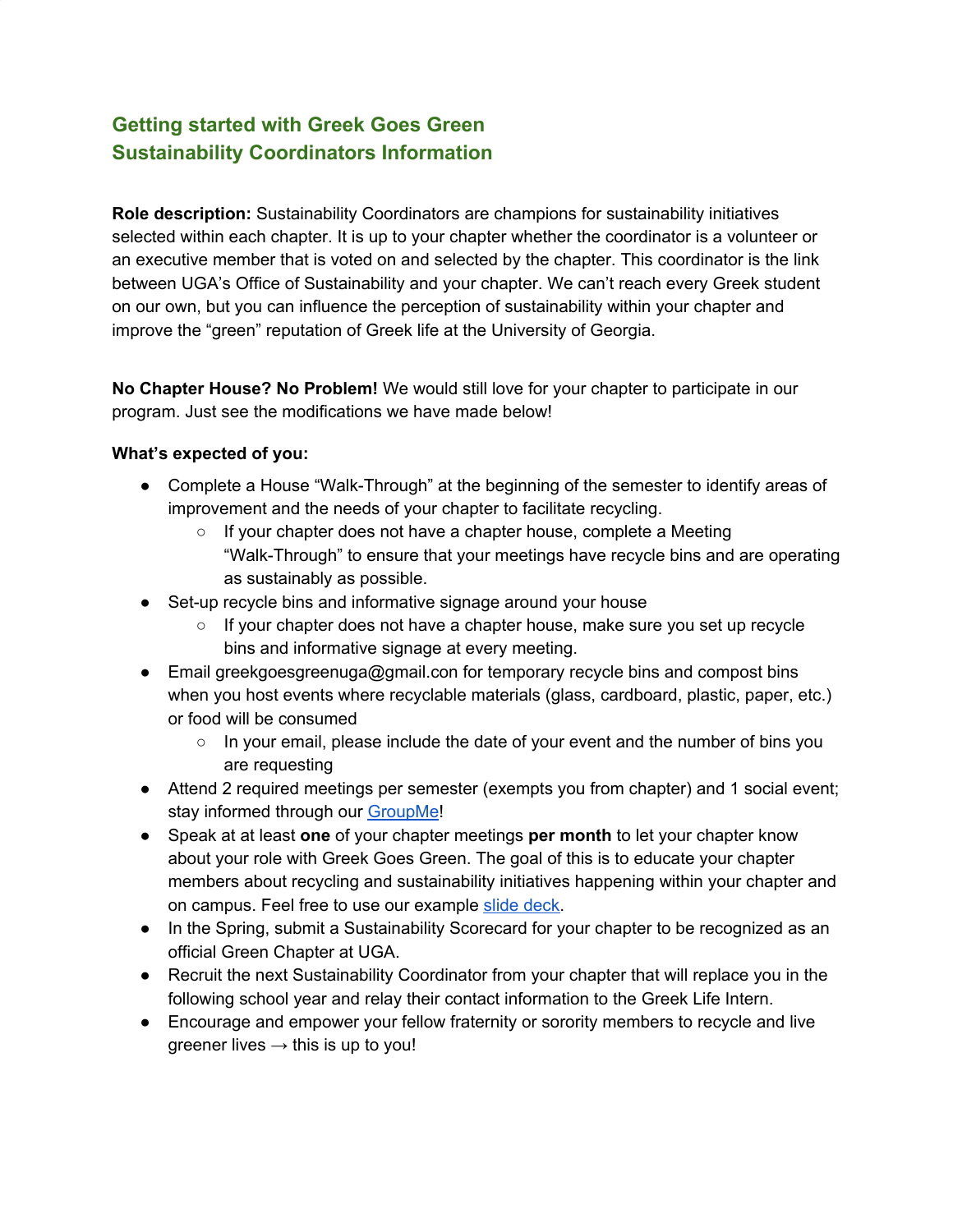#### **What can I put on my resume?**

- Oversee Chapter House "Walk-Through" or Chapter Meeting "Walk-Through"
- Upon request, execute and deliver ACC Recycling Documentation
- Standardize and upgrade recycling bins available for my chapter
- Lead refocus towards sustainable engagement through education
- Correspond with Athens Clarke County Recycling Division and UGA Office of **Sustainability**
- Streamline event recycling and composting by assembling temporary recycling bins and collecting compost bins from the Office of Sustainability
- Attain Green Award for my chapter
- Create a legacy of sustainability by recruiting my successor

# **Who you can reach out to for help:**

- GreekGoesGreenUGA@gmail.com (Sarah Corbin, Greek Life Intern with the Office of Sustainability)
- Greek Goes Green [GroupMe](https://groupme.com/join_group/42835241/AZboEo) (Sustainability Coordinators from other chapters on campus). Make sure to join if you have not already been added and add your chapter to your nickname!
- Follow us and ask us anyquestions on our Instagram! [@greekgoesgreenUGA](https://www.instagram.com/greekgoesgreenuga/)

# **What is recycling and why does it matter?**

- Recycling is the process of collecting and processing materials that would otherwise be thrown away as trash and turning them into new products. Recycling benefits your community and the environment.
- Do you know what materials are recyclable?

| <b>Recyclable</b><br><b>Materials:</b>                                                                                                                      | <b>Items to</b><br>donate<br>(Project Safe):                                                                | Items that can<br>be recycled at a<br><b>CHaRM facility:</b>                                                                      | <b>Materials you</b><br>can<br>compost:                                                                                                        | Items for the<br>landfill:                                                                                                   |
|-------------------------------------------------------------------------------------------------------------------------------------------------------------|-------------------------------------------------------------------------------------------------------------|-----------------------------------------------------------------------------------------------------------------------------------|------------------------------------------------------------------------------------------------------------------------------------------------|------------------------------------------------------------------------------------------------------------------------------|
| Glass<br>Plastic (#s 1-7)<br><b>Mixed Paper</b><br>Cardboard<br>Paper Cups<br>Magazines<br>Aluminum and<br>metals (think:<br>soda cans and<br>canned foods) | <b>Furniture</b><br>Clothing/shoes<br>Jewelry<br><b>Housewares</b><br>Collectibles<br>Linens<br>Electronics | Plastic bags<br>Styrofoam<br>film<br>Light bulbs<br>Scrap metal Wire<br>hangers<br><b>Batteries</b><br>Computers &<br>electronics | Fruit skins/peels<br><b>Beverages</b><br>Coffee grounds,<br>filters & tea<br>Dryer lint<br>Hair<br>Napkins/Paper<br>towels<br>Greasy pizza box | Milk/juice<br>cartons<br>Coffee cups<br><b>Plastic straws</b><br><b>Stickers</b><br>Food wrappers<br><b>Plastic utensils</b> |

\*If you do not know how to dispose of an item, LOOK IT UP! Check your products for disposal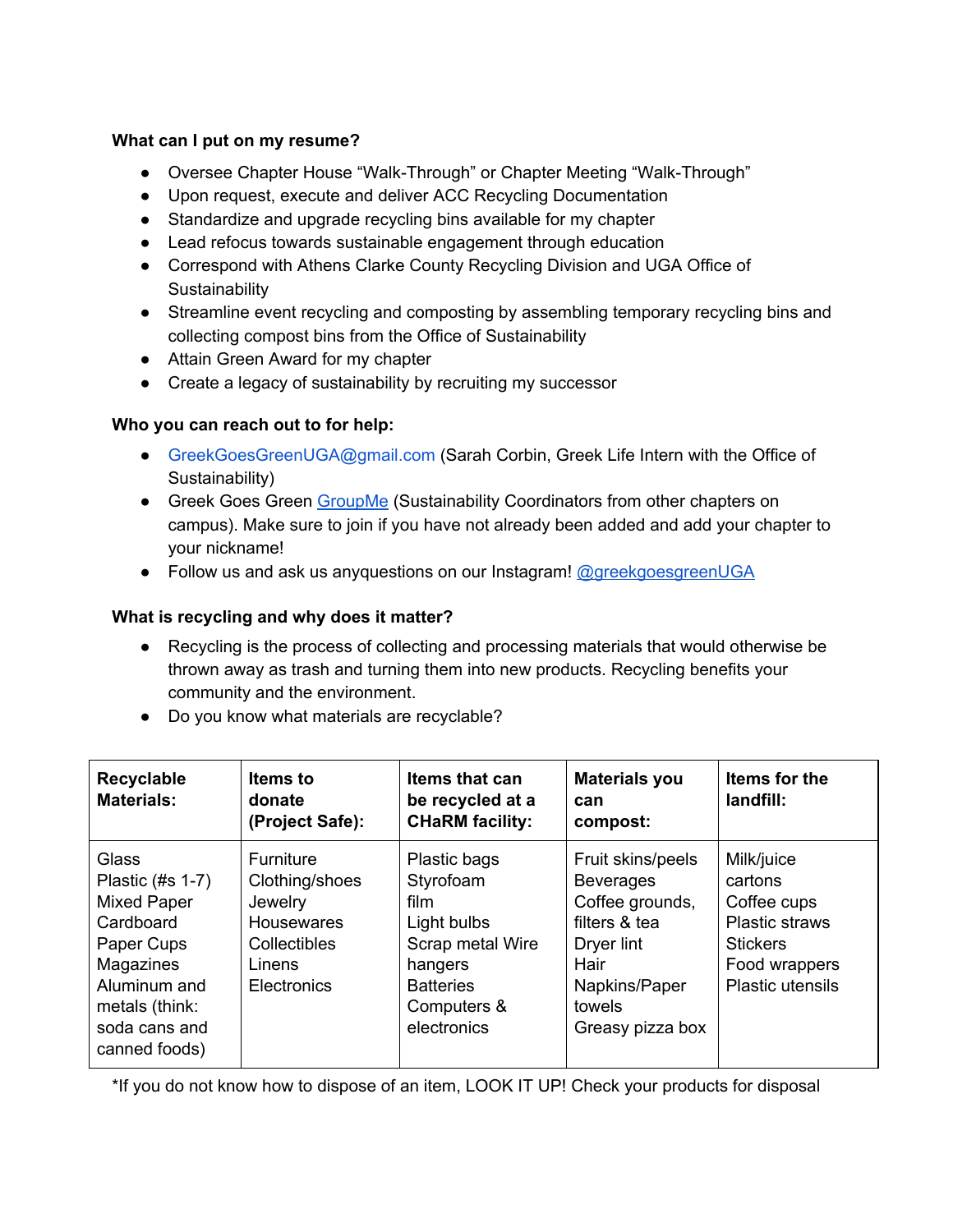instructions and research convenient drop off locations for items that cannot be recycled single-stream.

# **Recycling Signage**

ACC Solid Waste Department and Office of Sustainability Signage that you can print and post in your chapter house:



<https://www.accgov.com/DocumentCenter/View/70003/Recyclable-Items-Flyer-2020> <https://drive.google.com/file/d/1teUHy80-e504wzzAbuBEOmb7b4A1Az6m/view?usp=sharing>

# **Benefits of Recycling**

- Reduces the amount of waste sent to landfills and incinerators
- Conserves natural resources such as timber, water and minerals
- Prevents pollution by reducing the need to collect new raw materials
- Helps create more than 750,000 jobs in the United States

# **Ideas for how to engage your chapter:**

● **Start a recycling team or committee:** You don't have to lead your chapter alone! Form